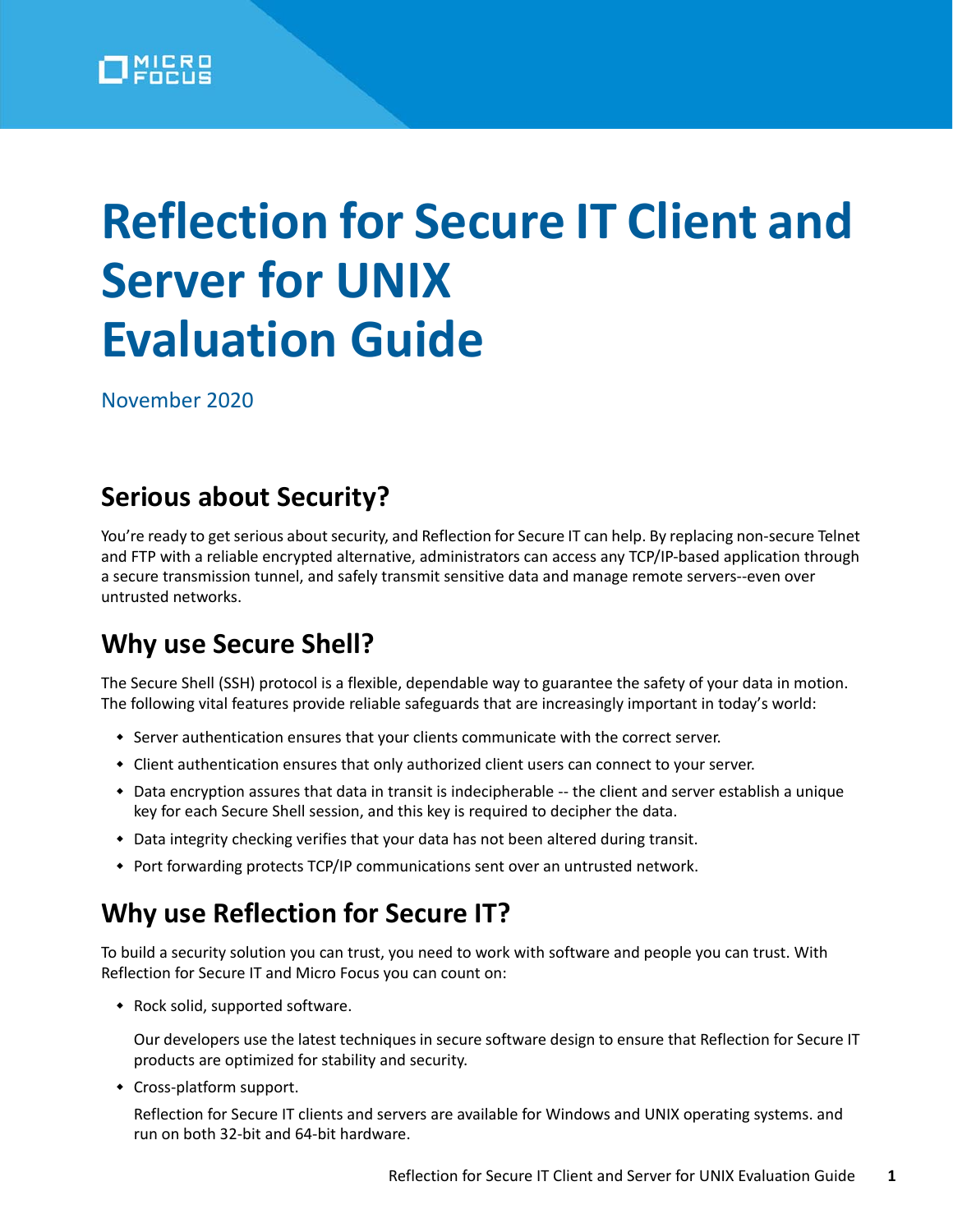• Responsive technical support.

Our technical support experts work closely with you and with our development team to make sure that your questions and concerns are answered quickly and correctly.

• Security updates.

Our security specialists watch for potential security vulnerabilities. In the event that we learn of a new vulnerability, we keep you informed and make it our top priority to resolve your security concerns.

Comprehensive documentation.

Our documentation team is committed to providing you with complete, technically accurate information about all facets of our products.

## **See for yourself!**

The evaluation software is fully-functional, time-limited copy of Reflection for Secure IT. The evaluation package installs both the Reflection for Secure IT server and the client.

If you haven't yet downloaded the evaluation software, go to https://www.microfocus.com/en-us/products/ reflection-secure-it/overview, select the product you want to evaluate, and the fill out the evaluation request form. Shortly after you submit the form, you'll receive an email message with a link to the evaluation download page.

- 1. From the download library page, select the package link that's appropriate for your UNIX platform.
- 2. Locate the User Guide, which is available in both HTML and PDF format on the support site: https:// support.microfocus.com/manuals/rsit\_unix.html
- 3. If you're installing on a system that is already running a Secure Shell client or server, you must uninstall the earlier, existing version, before you install Reflection for Secure IT. (For details, see the "Installation" chapter in the user guide.)
- 4. Download the package from the File Information and Download page, and then follow the procedures in the user guide to install Reflection for Secure IT on your system.

## **Getting started with Reflection for Secure IT**

This guide walks you through a few key tasks that are familiar to typical Reflection or Secure IT users. After you try the procedures, you can review the ideas under "Do more..." There you'll find suggestions that can help you use the rich feature set in Reflection to maximize the highest levels of security, while saving time and money.

After you've installed Reflection for Secure IT, you can use the **ssh** command with **-V** to confirm a successful installation.

**NOTE:** A script is installed that you can use to start, stop, and restart the server. The name and location of the script varies, depending on your operating system. For details, see the user guide.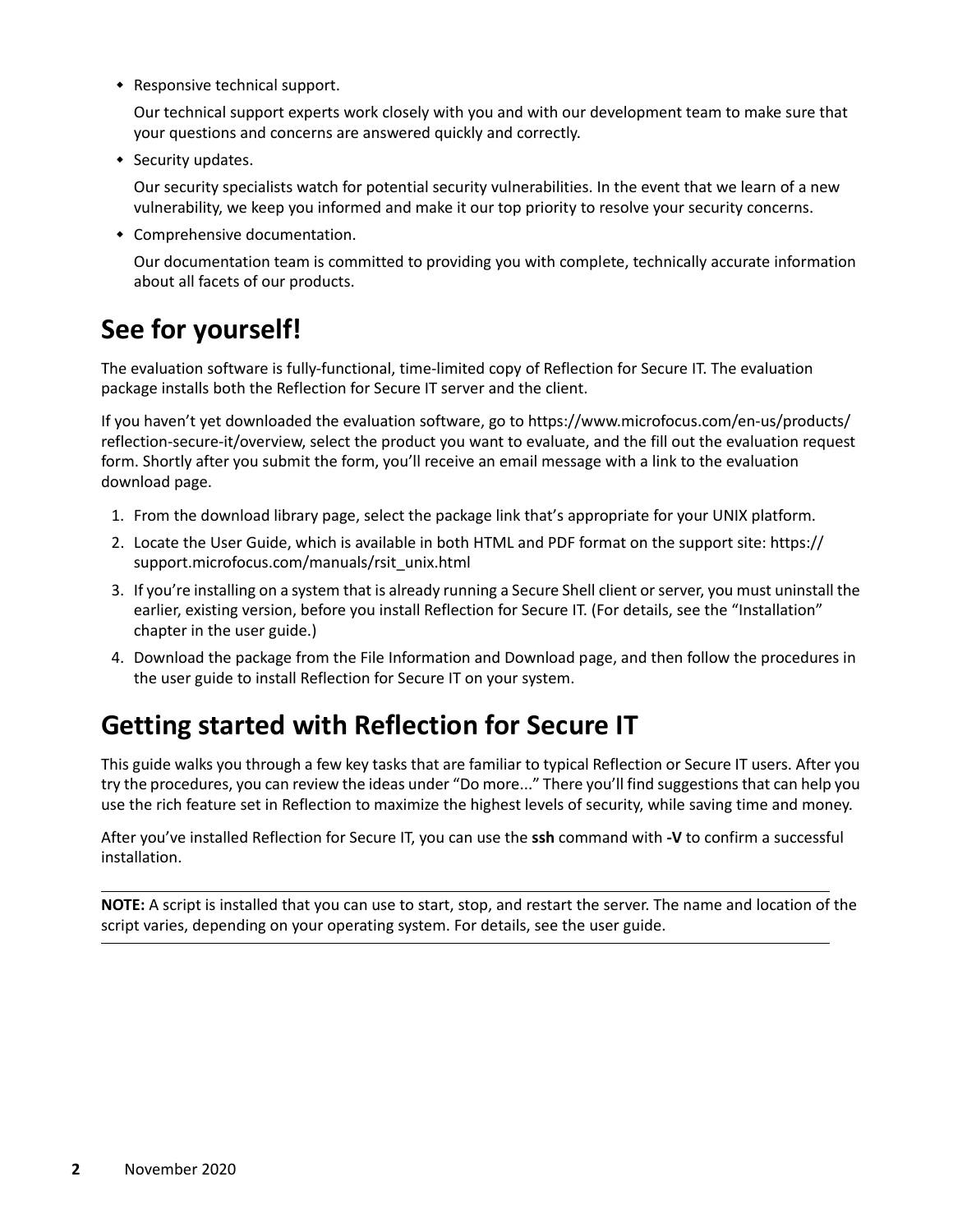#### **Displaying the host key fingerprint**

The Reflection for Secure IT server uses public key cryptography to authenticate the server host. A host key pair is created when you install the server. (Or, if you uninstalled an existing Secure Shell server, the server uses your existing host key. If your key is already in /etc/ssh2, the server uses that key. If an OpenSSH host key is found in /etc/ssh, that key is migrated to the correct format and location, and the server uses the migrated key).

You can confirm the identity of your host key by displaying its unique fingerprint. This information is useful to have when client computers connect to your server for the first time. To display your host key fingerprint, use the **ssh-keygen** command as shown here:

```
$ ssh-keygen -F /etc/ssh2/hostkey.pub
Fingerprint for key:
xokin-lunob-megec-biguc-pizyh-tahuv-cebup-ricum-maves-nydam-zyxax
```
You'll see this same fingerprint again when you make your first test connection in the next exercise.

## **Getting Connected**

For a first test, let's make a connection from the Secure Shell client to the server running on the same computer.

#### **Connect to localhost**

By using *localhost* for the server name, the following command connects your Secure Shell client to the server running on the same computer. Because no user name is specified, the client connection uses your current login name.

1. To initiate the test connection, enter the following command:

```
$ ssh localhost
```
The client doesn't yet have a copy of your host key, so you'll see an unknown host key prompt like this one:

```
Host key not found in hostkeys database.
Key fingerprint:
xokin-lunob-megec-biguc-pizyh-tahuv-cebup-ricum-maves-nydam-zyxax
You can get a public key's fingerprint by running
$ ssh-keygen -F publickey.pub
on the keyfile.
Are you sure you want to continue connecting (yes/no)
[Enter=no]?
```
Notice that the fingerprint in the prompt matches the host key fingerprint you saw earlier, confirming that the server you're connecting to is, in fact, the server running on your computer, and not an imposter.

- 2. Enter *yes* to the unknown host prompt.
- 3. To complete the connection, enter your password.
- 4. To close the test connection, type *exit*.

What happened when you accepted the unknown key?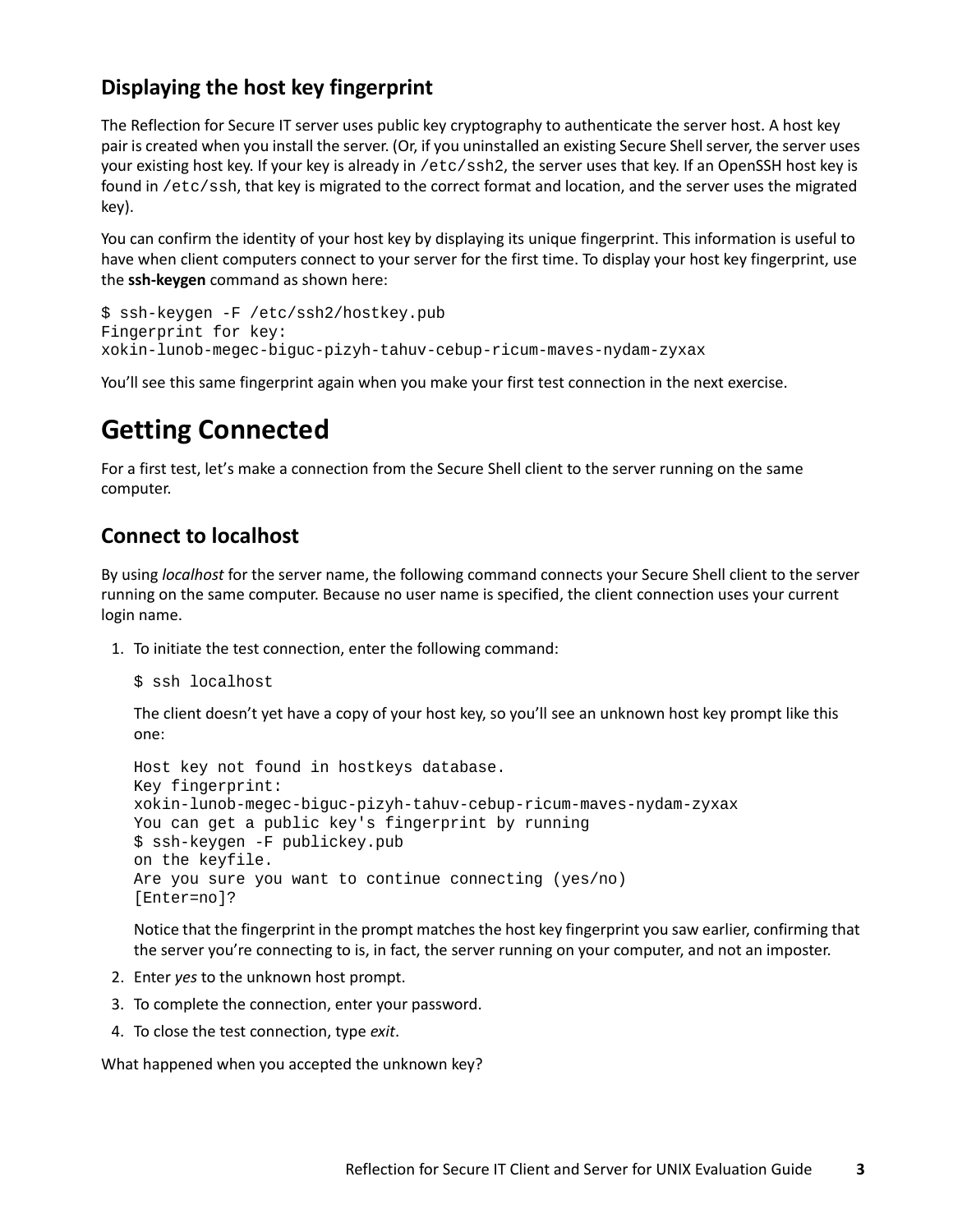When you respondend "yes" to the unknown host prompt, the client added your host key to your known hosts list. To locate the key, look for the following file in your home directory:

.ssh2/hostkeys/key\_22\_localhost.pub

The key name identifies the host and port. (In most cases, it will also include the host's IP address, which is missing in this localhost example.) As long as this file remains in place, you won't see another host key prompt when you connect to this server from your current user account on this computer.

#### **Connecting securely to a remote server**

Now that you've tested a local connection, you are ready to test a connection from a client running on one computer to a server running on a remote host. (You can install the Reflection for Secure IT evaluation software on both computers, or connect to and from computers running other SSH programs.)

- 1. Use the following syntax to make your connection: ssh user@hostname. For example, \$ ssh Lee@abc.com
- 2. Confirm the host key and authenticate to the server. You can now use the remote terminal session to execute commands securely on the server.

## **Do more...**

The User Guide is available in both HTML and PDF formats on the [support web site.](https://support.microfocus.com/manuals/rsit_unix.html) Information on each of these following features are available in detail there or from the product's local documentation.

**Find additional information about ssh command line options**

These examples demonstrate ssh without using any of the many options available for modifying the connection. To see a short summary of command line options, use **-h** as shown here: \$ ssh -h

**Modify the default client and server settings**

You can modify the default client settings by editing the configuration file. The global client configuration file is  $/etc/ssh2/ssh2$  config, which is installed when you install the product.

You can modify the default server settings by editing the configuration file. The global server configuration file is  $/etc/ssh2/sshd2$  config, which is installed when you install the product.

**Configure public key authentication**

With public key user authentication, the Secure Shell server uses a unique digital signature to authenticate the client user. To configure this, you create a key pair on your workstation using the sshkeygen utility, upload the public key to  $$HOME/$ .  $\text{ssh2}$  on the server, and edit your $$HOME/$ .  $\text{ssh2}/$ authorization file.

**Use OpenSSH format public keys**

The Reflection for Secure IT server can use public keys created by OpenSSH clients. To use an OpenSSH public key for authentication, simply copy the public key to  $$HOME/$ . ssh2 on the server, and edit your \$HOME/.ssh2/authorization file. You don't need to modify the key format or make any changes to the client.

**Install known host keys on client computers**

To simplify initial connections, and eliminate the risk created by allowing users to accept unknown host keys, you can install host keys on client computers

**Reuse an existing connection**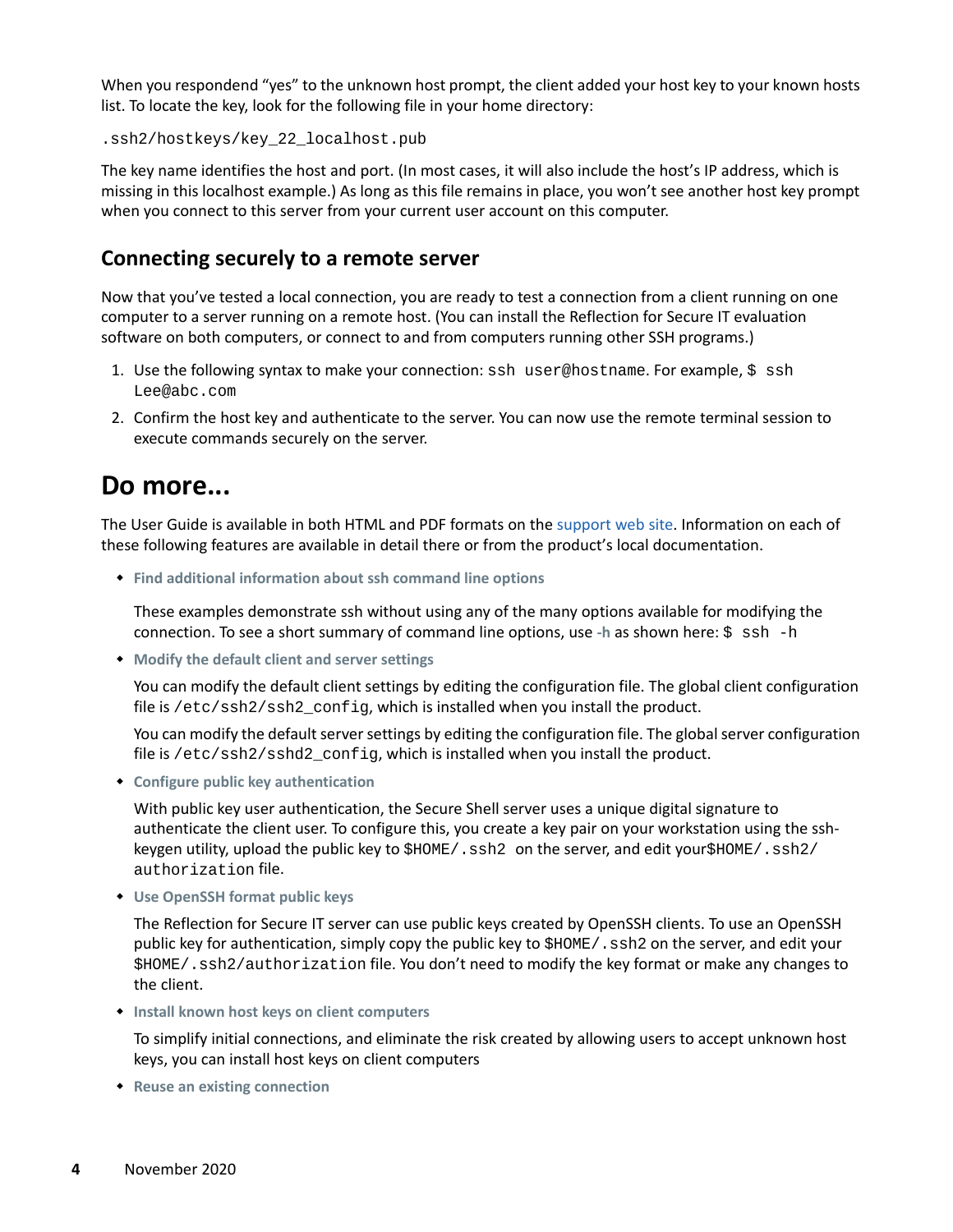You can use the client **ConnectionReuse** keyword in the ssh2\_config file to configure reuse of existing connections. Enabling this feature allows you to start new ssh, scp, and sftp sessions without having to reauthenticate. When ConnectionReuse is set to "yes," a new session reuses an existing tunnel if the target host, port, and user are all identical to those used for the established connection.

**Use the man pages to get detailed command and configuration help**

UNIX manual pages are installed for all supported commands and configuration files. To view these, type *man* followed by the command for filename. For example, \$man ssh2 config.

## **Secure File Transfer**

Reflection for Secure IT supports two file transfer commands: sftp and scp. Both commands can help you manage file transfers efficiently and securely.

## **Transferring files using scp**

Each scp command established a Secure Shell connection and transfers one or more files. For each transfer, specify the source followed by the destination, as shown below. Both source and destination file specifications can include host and user information to indicate that files are to be copied to or from a remote host. All transferred data is securely encrypted.

Here's the basic syntax:

scp [[user@]host:]source [[user@]host:]destination

Here are some examples to get you started.

 The following example copies a local file (fxl.htm) to the specified remote directory (demo/path/). The client user (Lee) needs to authenticate to the server host (abc.com) before the transfer occurs:

```
$scp fxl.htm Lee@abc.com:demo/path/
```
 The next example copies multiple remote files from the default remote directory to the local computer. (In this case, the destination is designated by the single period representing the current local directory.)

```
$ scp Lee@abc.com:*.htm .
```
 Finally, here's an example that transfers a file between two remote hosts. Before this transfer can occur, two client authentications are required - one for each host.

```
$ scp Lee@abc.com:source/file1
Lee@xyz.com:destination/
```
If your company's security policies allow the use of passphraseless public keys, you can configure public key user authentication with keys that don't require user input for authentication. With this setup, you won't need to enter a password for each scp connection. You might take this approach if you want to create batch files to automate scp transfers.

### **Tranferring files using sftp**

You can use an interactive sftp session to transfer files securely between the client and a remote server, and also to execute file management commands securely on the remote server.

1. To open an interactive sftp session, first connect to a remote host as shown in this example: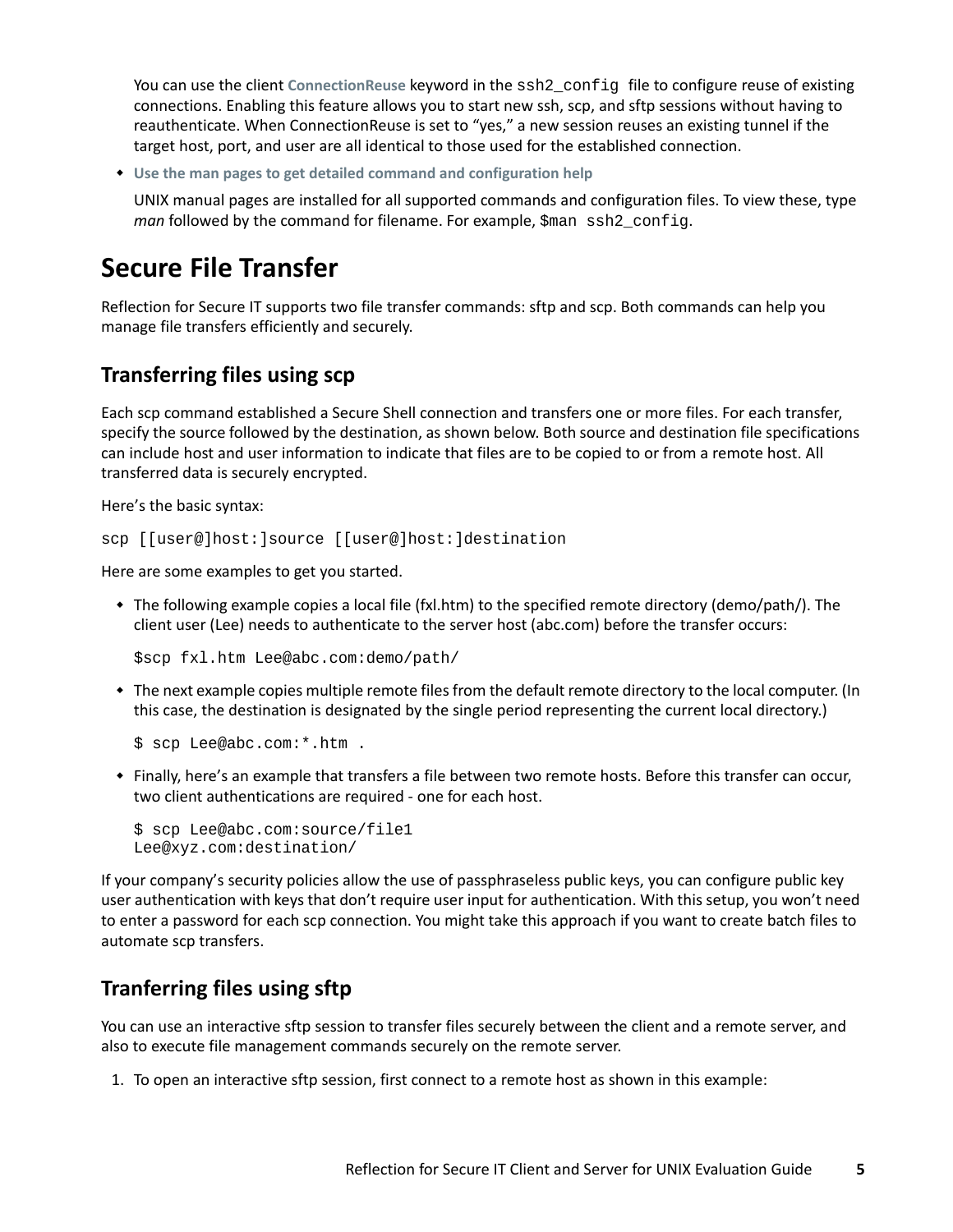\$ sftp Lee@abc.com

After a successful connection is established, the following prompt appears: sftp>

- 2. For a quick list of available commands, use the following: sftp>help
- 3. To get additional help on any individual command, type help followed by the command name. For example, to see details about the get command, use the following: sftp>help get.
- 4. Use any of the available sftp commands to transfer and manage files.
- 5. Use exit to end the sftp session: sftp>exit.

In the following sample session, Lee uses sftp to connect to the remote server abc.com. After authenticating successfully, she change the remote directory (cd), lists the remote files (ls), transfers a group of files from the remote server to the current local director (get), lists the local files to confirm the transfer (lls), and then ends the session (exit).

```
$ sftp Lee@abc.com 
Lee's password:
Authentication successful. 
sftp> cd demo
sftp> ls
.: 
f1.txt f2.txt f3.txt fx1.htm fx2.htm fx3.htm
sftp> get *.htm
/demo/fx1.htm 4 0.0KB/s
00:00 100%
/\text{demo}/\text{fx2.htm} 4 0.0KB/s
00:00 100%
/\text{demo}/\text{fx3.htm} 4 0.0KB/s
00:00 100%
sftp> lls *.htm
fx1.htm fx2.htm fx3.htm 
sftp> exit
\mathcal{S}
```
#### **Do more...**

**Find additional information about scp and sftp command line options**

To see a short summary of command line options, use -h as shown here:  $\frac{1}{5}$  scp -h or  $\frac{1}{5}$  sftp -h. There is more information in the appendix of the user guide.

**Control overwrite behavior in scrp transfers**

By default, existing files are overwritten when you transfer files using scp. To control overwrite behavior, use the --overwrite flag on the command line. Options include yes, no, and ask. For example, to query the user before overwriting a file: \$ scp --overwrite ask fxl.htm Lee@abc.com.

**Create sftp batch files**

To create and use sftp batch files, you can configure the client and server to support a non-interactive client authentication method, such as GSSAPI, or public keys without passphrase protection. Then, on the client, create a batch file that contains the sftp commands you want to automate. Finally, use the sftp with -B to connect to the remote host and run the batch file, as shown here:  $sftp -B batch_file$ user@host.com.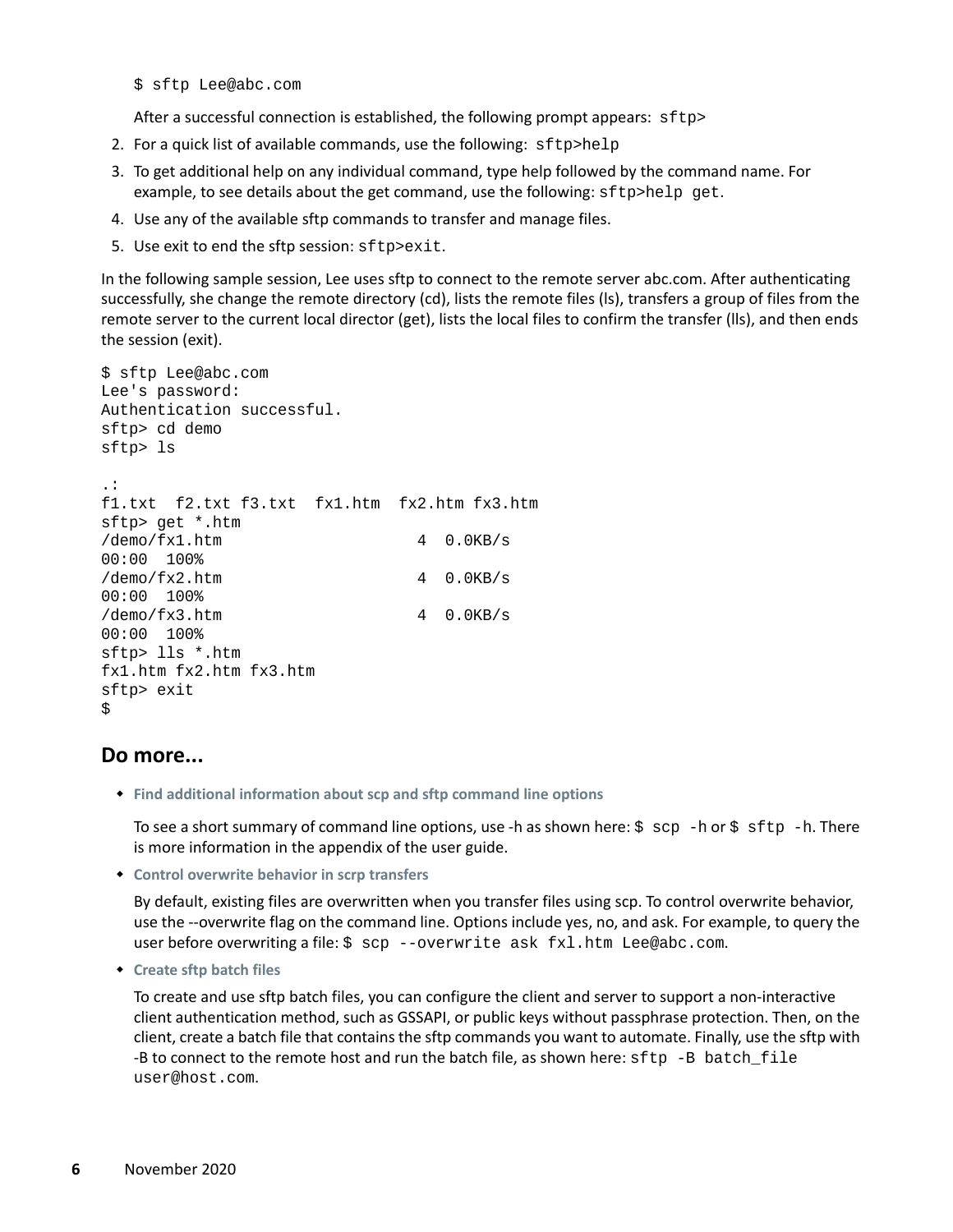#### **Limit access to server files**

Two server configuration keywords are available to restrict users to their home directory for file transfers: ChrootSftpGroups and ChrootSftpUsers. These settings affect both sftp and scp connections from all Reflection for Secure IT clients. For more information, refer to the Server Configuration Keywords in the Appendix of the user guide.

## **Secure Communications using Port Forwarding**

Port forwarding, also known as tunneling, is a powerful feature you can use to redirect communications through the Secure Shell channel of an active session. When configured, this capability allows you to route all your traffic through one secured port in the firewall (similar to the way SOCKS works, except with encryption).

You can use port forwarding to secure the data exchanged between any client and server applications that use the TCP/IP protocol.

#### **Configuring a local port to forward HTTP communications**

The following example demonstrates forwarding of HTTP communications between a Web server and a Web browser. You can use the same basic approach to secure communications sent to and from any TCP/IP client and server applications.

- 1. From a computer running the Secure Shell client, create a forwarded port by entering the following command (replace user@host.com with your user name and Secure Shell server host):  $\zeta$  ssh -L 8080:support.microfocus.com:80 user@host.com.
- 2. Enter your password to authenticate to the Secure Shell server.
- 3. Open a web browser and enter the following URL: http: \\localhost:8080

Your browser should now display the Micro Focus support web site.

#### What's going on?

The ssh -L option can be used to configure the client to forward data from a specified local port through the Secure Shell tunnel to the Secure Shell server. From there, the data can be redirected to a port on the same server, or to a port on a different host.

Here's what happens when you execute the command shown in the previous example:

- 1. After you authenticate to the Secure Shell server (host.com in the example), a secure tunnel is established between your client computer and host.com. Because local port forwarding is configured, the client also starts listening on port 8080.
- 2. When you point your browser to the forwarded port on the client computer (localhost:8080 in the example), the data sent to this port is forwarded through the secure tunnel to the Secure Shell port on host.com.
- 3. The server forwards this data (in the clear) to the specified destination (port 80 on support.microfocus.com in this example).
- 4. Data from the web server is returned to the client using the same pathway in reverse.

**NOTE:** In this somewhat artificial example, the HTTP data is encrpted between your Secure Shell client and the Secure Shell server. It then passes in the clear over the Internet between the Secure Shell server and the web server. In a real-world example, both servers would typically be on the same side of your firewall. For more information on port forwarding, see Port Forwarding in the user guide.